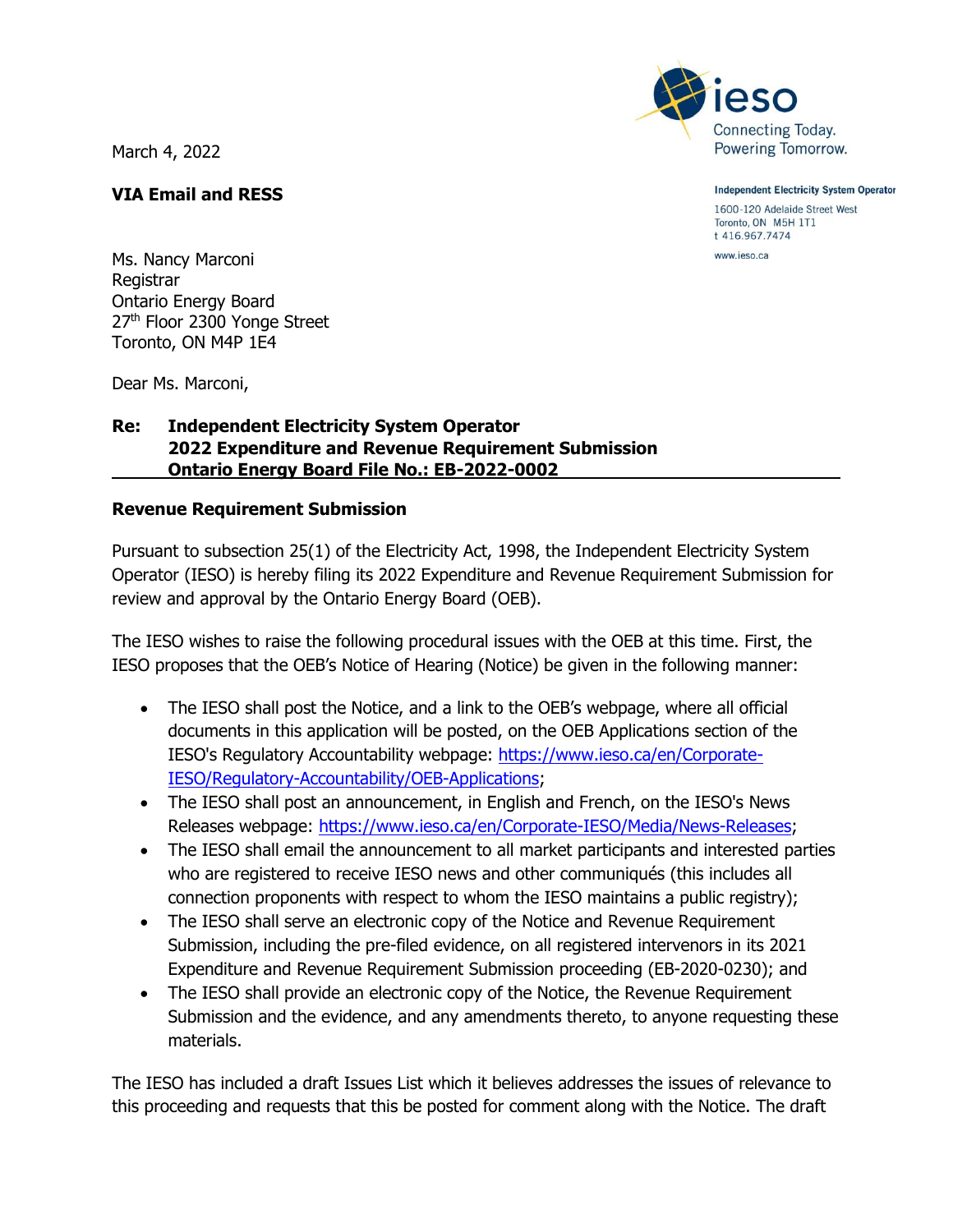Ms. Nancy Marconi March 4, 2022 Page 2 of 7

Issues List is attached as Appendix "A" for the OEB's consideration and the IESO requests that the OEB finalize the Issues List prior to parties filing interrogatories.

In addition, the IESO requests that it be provided three weeks to respond to interrogatories.

### **Confidentiality Request**

In accordance with Rule 10 of the OEB's Rules of Practice and Procedure and section 5.1 of the OEB's Practice Direction on Confidential Filings, the IESO requests confidential treatment for Exhibit G-1-1 Attachment 2 – Project Charter (DLRT), and Exhibit G-1-1 Attachment 3 – Project Charter (MAST).

The attachments were developed as internal documents and contain information that is not the relevant business case information expected by the OEB's Decision and Order to EB-2019-0002. The IESO is filing the attachments but requests confidential treatment for the redacted portions in the attachments for the following reasons:

- Disclosing information that relates to the IESO's IT systems creates a cyber security risk which would allow for a threat actor to gain insights into IESO systems and status that could be used for malicious purposes. As well, disclosing the names of individuals and detailed document IDs, or other identifiers, provide specifics that would enhance attacks against the IESO, such as phishing and impersonation attacks, that could allow a threat actor to obtain sensitive information. Individual names also constitute personal information and are not relevant to the proceeding.
- Disclosing information that relates to yet to be launched procurements could interfere significantly with negotiations being carried out by the IESO.
- Information consists of technical material of a third party.

A table specifying the rationale for the information requested to be redacted is attached as "Appendix B". The IESO notes that the items that have been redacted from the documents that are the subject of this confidentiality request, have no bearing to the consideration of any issues in this proceeding.

Please contact me directly at 416-957-3594 or at [Devon.Huber@ieso.ca](mailto:Devon.Huber@ieso.ca) if you have any questions.

Yours truly,

Devon Huber Director, Regulatory Affairs & Market Rules

cc: Mr. Fred Cass, Aird & Berlis (email) All EB-2020-0230 Intervenors (email)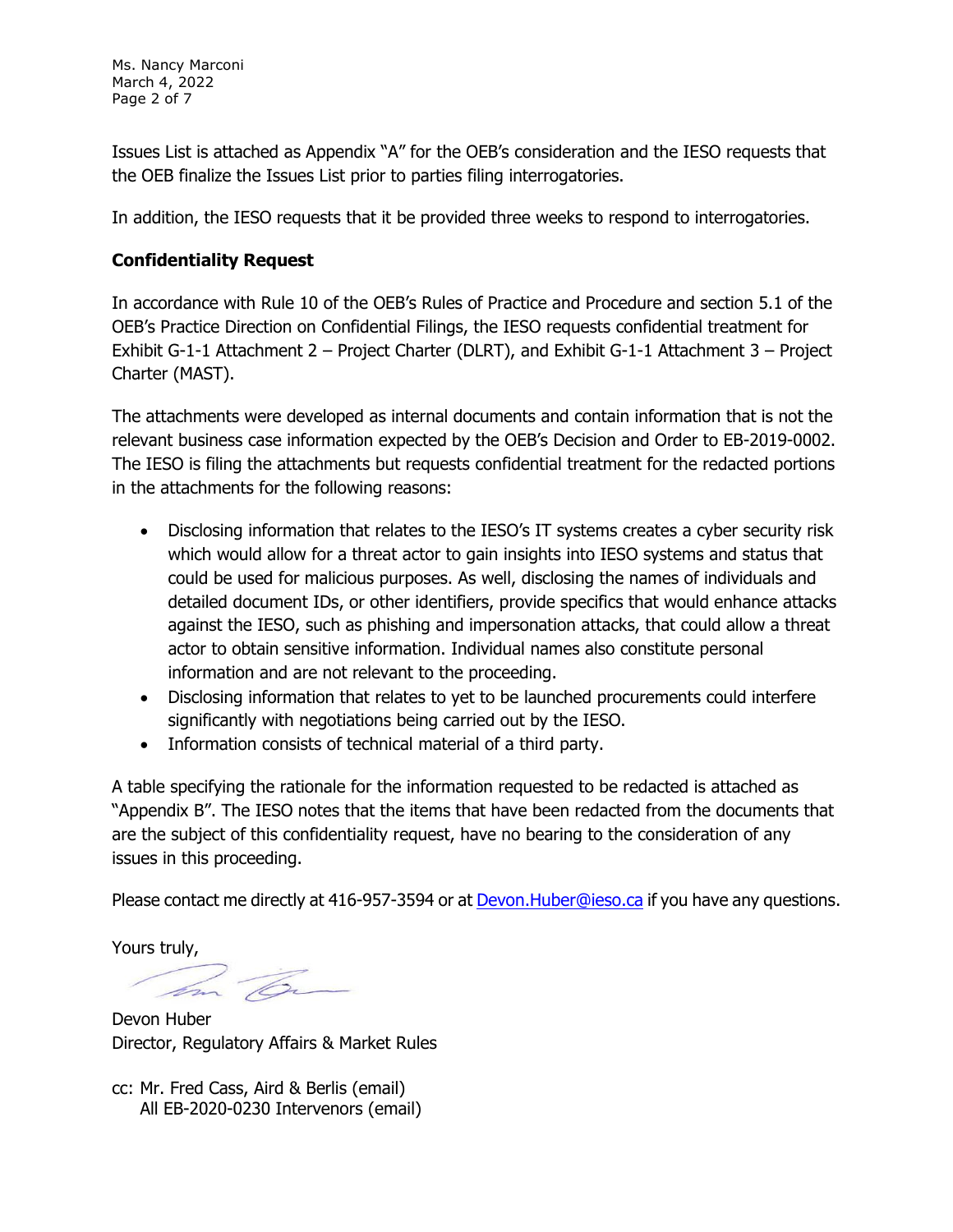# **Appendix A**

# **DRAFT ISSUES LIST**

#### **12 Issues**

# **1.0 Revenue Requirement, Operating Costs and Capital Spending**

- **1.1** Is the IESO's Fiscal Year 2022 revenue requirement of \$201.5 million appropriate?
- **1.2** Are the IESO's 2022 projected staffing levels and compensation (including salaries, benefits, pensions and other post-employment benefits) appropriate?
- **1.3** Is the IESO's 2022 capital expenditure envelope of \$71.2 million for capital projects for Fiscal Year 2022 appropriate?

#### **2.0 Usage Fees**

- **2.1** Is the methodology used to derive the IESO's proposed 2022 Usage Fees of \$1.271/MWh for domestic customers (including embedded generation) and \$1.0943/MWh for export customers to be paid commencing January 1, 2022 appropriate?
- **2.2** Is the IESO's request to charge (or rebate) market participants the difference between the approved 2022 IESO Usage Fees and the interim fees they paid in the next billing cycle following the month in which OEB approval received appropriate?
- **2.3** Is the proposed January 1, 2022 effective date for the IESO's 2022 Usage Fees appropriate?

#### **3.0 Reliable Integration Fee**

**3.1** Is the IESO's proposal to charge proponents a Reliable Integration fee at an hourly rate of \$145/hour for activities the IESO undertakes to reliably integrate new or modified facilities to the IESO-Controlled Grid appropriate?

#### **4.0 Market Renewal Program (MRP)**

- **4.1** Is the reporting on financial and operational performance of the MRP appropriate?
- **4.2** Are the IESO's forecast 2022 operational costs for the MRP appropriate in the context of the scope and timing of the overall project?
- **4.3** Are the IESO's forecast 2022 capital costs for the MRP appropriate in the context of the scope and timing of the overall project?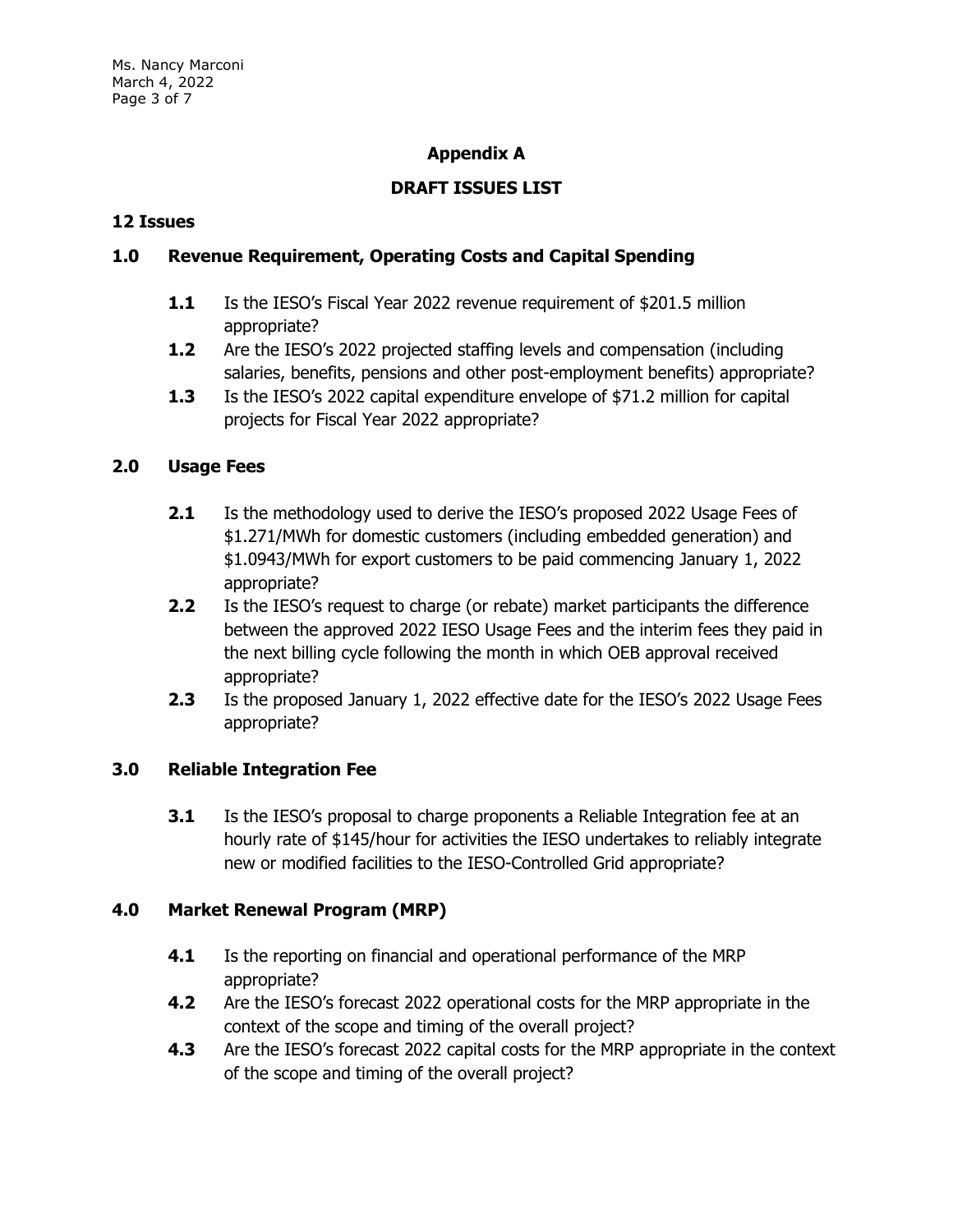**4.4** Is the IESO's MRP Baseline Schedule and Budget for each year of the MRP appropriate?

# **5.0 Commitments from Previous OEB Decisions**

**5.1** Has the IESO adequately described the progress made towards reaching the 50<sup>th</sup> percentile for total remuneration?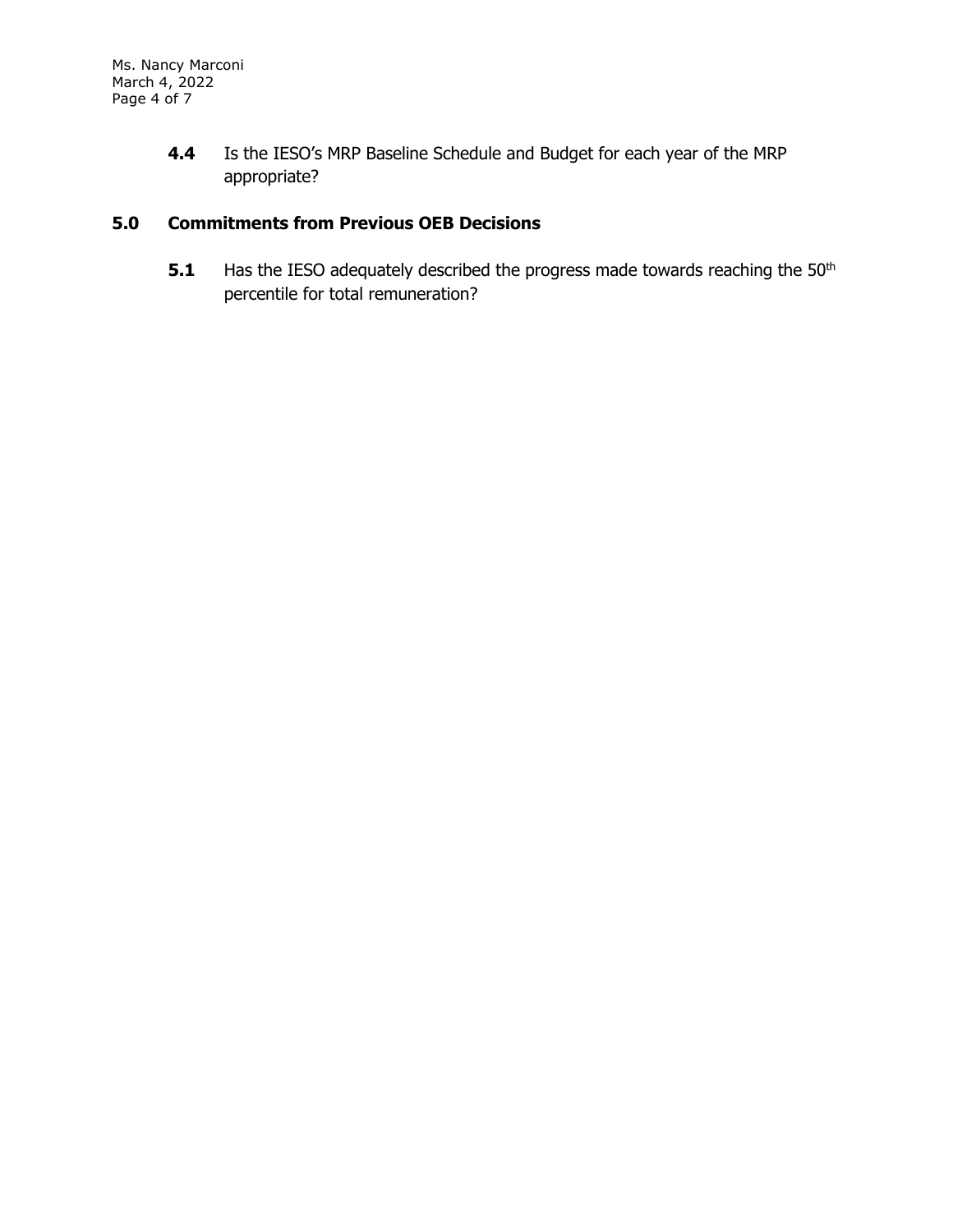# **Appendix B**

# **CONFIDENTIALITY REQUEST TABLE**

# **Exhibit E-2-1 Attachment 2 – Project Charter (DLRT)**

| <b>Item</b>    | Page           | <b>Rationale for Redaction</b>                                            |
|----------------|----------------|---------------------------------------------------------------------------|
| 1              | 1              | Document $ID$ – redacted for cyber security and relevance                 |
| $\overline{2}$ | $\mathbf{1}$   | Personal information - redacted for cyber security and relevance          |
| 3              | $\mathbf{1}$   | Personal information - redacted for cyber security and relevance          |
| 4              | 1              | Project ID - redacted for cyber security and relevance                    |
| $\overline{5}$ | $\mathbf{1}$   | The information consists of technical material of a third party (Appendix |
|                |                | A(b)                                                                      |
| 6              | $\overline{4}$ | Internal IESO systems - redacted for cyber security and relevance         |
| $\overline{7}$ | $\overline{4}$ | Internal IESO systems – redacted for cyber security and relevance         |
| 8              | 6              | Internal IESO systems - redacted for cyber security and relevance         |
| 9              | 6              | Internal IESO systems – redacted for cyber security and relevance         |
| 10             | 6              | Internal IESO systems – redacted for cyber security and relevance         |
| 11             | 6              | Internal IESO systems - redacted for cyber security and relevance         |
| 12             | 8              | Internal IESO processes – redacted for cyber security and relevance       |
| 13             | 8              | Internal IESO systems - redacted for cyber security and relevance         |
| 14             | 9              | Internal IESO systems - redacted for cyber security and relevance         |
| 15             | 9              | Internal IESO systems – redacted for cyber security and relevance         |
| 16             | 16             | Personal information - redacted for cyber security and relevance          |
| 17             | 17             | Internal IESO systems – redacted for cyber security and relevance         |
| 18             | 18             | Internal IESO systems - redacted for cyber security and relevance         |
| 19             | 23             | Links – redacted for relevance (links are non-functional)                 |
| 20             | 24             | Internal IESO systems - redacted for cyber security and relevance         |
| 21             | 24             | Internal IESO systems - redacted for cyber security and relevance         |
| 22             | 30             | Internal IESO systems – redacted for cyber security and relevance         |
| 23             | 30             | Personal information - redacted for cyber security and relevance          |
| 24             | 30             | Personal information - redacted for cyber security and relevance          |
| 25             | 30             | Personal information - redacted for cyber security and relevance          |
| 26             | 30             | Personal information - redacted for cyber security and relevance          |
| 27             | 30             | Personal information - redacted for cyber security and relevance          |
| 28             | 30             | Personal information - redacted for cyber security and relevance          |
| 29             | 30             | Personal information - redacted for cyber security and relevance          |
| 30             | 30             | Personal information - redacted for cyber security and relevance          |
| 31             | 30             | Personal information - redacted for cyber security and relevance          |
| 32             | 30             | Personal information - redacted for cyber security and relevance          |
| 33             | 31             | Personal information - redacted for cyber security and relevance          |
| 34             | 31             | Personal information - redacted for cyber security and relevance          |
| 35             | 31             | Personal information - redacted for cyber security and relevance          |
| 36             | 31             | Personal information - redacted for cyber security and relevance          |
| 37             | 31             | Personal information - redacted for cyber security and relevance          |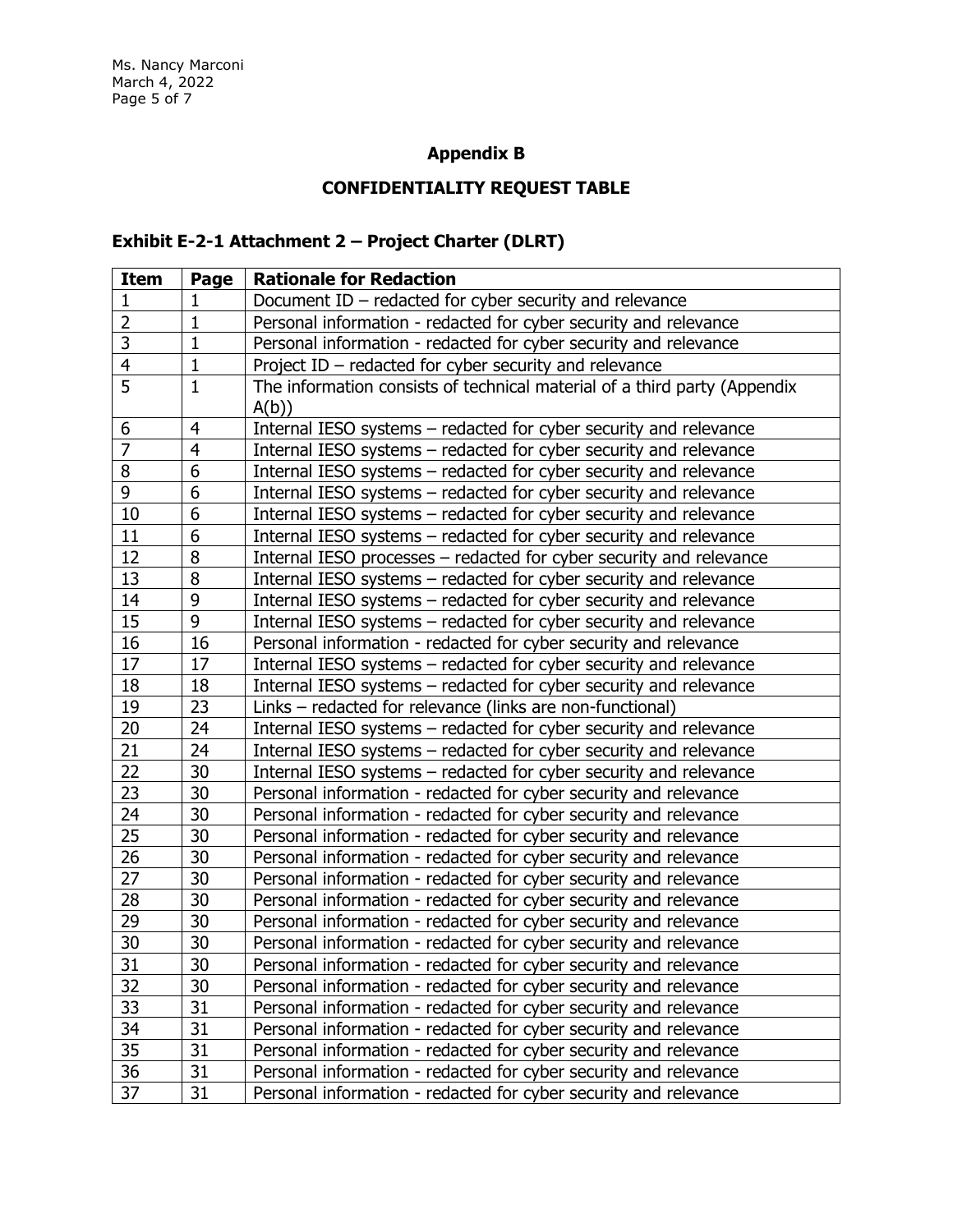Ms. Nancy Marconi March 4, 2022 Page 6 of 7

| 38 | 31 | Personal information - redacted for cyber security and relevance  |
|----|----|-------------------------------------------------------------------|
| 39 | 31 | Personal information - redacted for cyber security and relevance  |
| 40 | 31 | Personal information - redacted for cyber security and relevance  |
| 41 | 31 | Personal information - redacted for cyber security and relevance  |
| 42 | 31 | Personal information - redacted for cyber security and relevance  |
| 43 | 31 | Personal information - redacted for cyber security and relevance  |
| 44 | 31 | Personal information - redacted for cyber security and relevance  |
| 45 | 31 | Personal information - redacted for cyber security and relevance  |
| 46 | 31 | Personal information - redacted for cyber security and relevance  |
| 47 | 31 | Personal information - redacted for cyber security and relevance  |
| 48 | 32 | Personal information - redacted for cyber security and relevance  |
| 49 | 32 | Internal IESO systems - redacted for cyber security and relevance |
| 50 | 32 | Document ID $-$ redacted for cyber security and relevance         |
| 51 | 32 | Document ID $-$ redacted for cyber security and relevance         |
| 52 | 32 | Document ID $-$ redacted for cyber security and relevance         |

# **Exhibit E-2-1 Attachment 3 – Project Charter (MAST)**

| <b>Item</b>    | Page           | <b>Rationale for Redaction</b>                                                   |
|----------------|----------------|----------------------------------------------------------------------------------|
| $\mathbf{1}$   | 1              | Document ID - redacted for cyber security and relevance                          |
| $\overline{2}$ | $\mathbf{1}$   | Personal information - redacted for cyber security and relevance                 |
| $\overline{3}$ | $\mathbf{1}$   | Personal information - redacted for cyber security and relevance                 |
| $\overline{4}$ | $\mathbf{1}$   | Project ID - redacted for cyber security and relevance                           |
| 5              | $\overline{4}$ | Internal IESO systems – redacted for cyber security and relevance                |
| $\overline{6}$ | $\overline{7}$ | Internal IESO processes - redacted for cyber security and relevance              |
| $\overline{7}$ | $\overline{7}$ | Internal IESO systems - redacted for cyber security and relevance                |
| 8              | 8              | Internal IESO systems – redacted for cyber security and relevance                |
| 9              | 12             | Personal information - redacted for cyber security and relevance                 |
| 10             | 13             | Redacted for potential harm that could result from the disclosure of the         |
|                |                | information including: interfering significantly with negotiations to be carried |
|                |                | out by the IESO. Appendix A(a).                                                  |
| 11             | 14/15          | Redacted for potential harm that could result from the disclosure of the         |
|                |                | information including: interfering significantly with negotiations to be carried |
|                |                | out by the IESO. Appendix A(a).                                                  |
| 12             | 18             | Redacted for potential harm that could result from the disclosure of the         |
|                |                | information including: interfering significantly with negotiations to be carried |
|                |                | out by the IESO. Appendix A(a).                                                  |
| 13             | 19             | Analysis of an unrelated program - Redacted for relevance                        |
| 14             | 20             | Internal IESO systems - redacted for cyber security and relevance                |
| 15             | 20             | Personal information - redacted for cyber security and relevance                 |
| 16             | 20             | Personal information - redacted for cyber security and relevance                 |
| 17             | 20             | Personal information - redacted for cyber security and relevance                 |
| 18             | 20             | Personal information - redacted for cyber security and relevance                 |
| 19             | 20             | Personal information - redacted for cyber security and relevance                 |
| 20             | 20             | Personal information - redacted for cyber security and relevance                 |
| 21             | 20             | Personal information - redacted for cyber security and relevance                 |